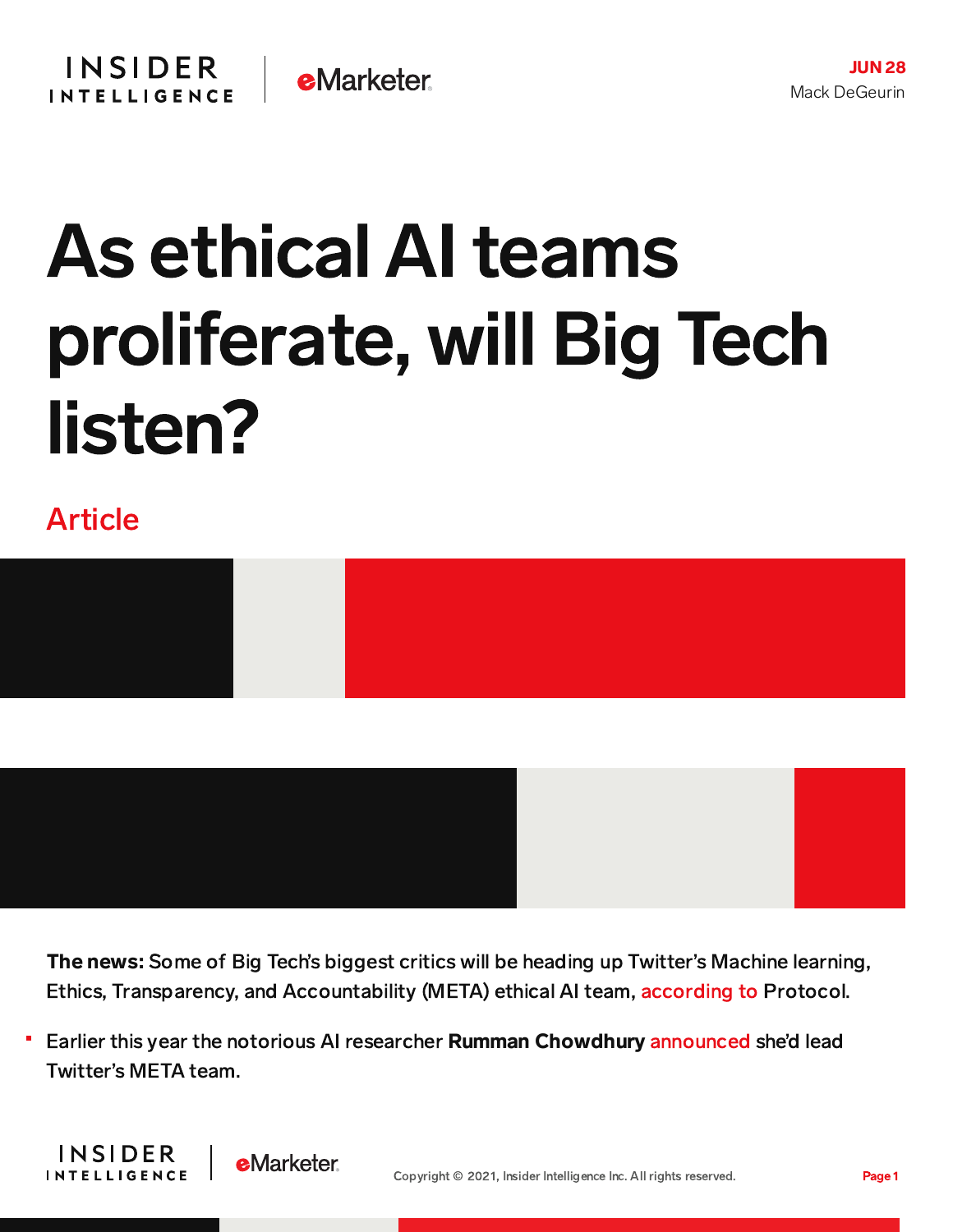- Kristian Lum, a [professor](https://ldi.upenn.edu/expert/kristian-lum-phd-msc) known for her [research](https://hrdag.org/people/kristian-lum-phd/) on the use of machine learning models in criminal justice, is reportedly joining as Twitter's new head of research.
- Sarah Roberts, the [current](https://www.c2i2.ucla.edu/people/) co-director of the Center for Internet Inquiry at UCLA, will join as a consultant for the META team.
- <sup>-</sup> All of this reportedly came after Twitter machine learning engineer Ari Font convinced CEO Jack Dorsey and Twitter's board of directors to make responsible machine learning one of the company's main 2021 priorities.

More on this: Ethical considerations in AI are [increasingly](https://news.harvard.edu/gazette/story/2020/10/ethical-concerns-mount-as-ai-takes-bigger-decision-making-role/) important as it becomes intertwined with everyday life—and as a [growing](https://www.nytimes.com/2019/11/19/technology/artificial-intelligence-bias.html) body of [research](https://news.mit.edu/2018/study-finds-gender-skin-type-bias-artificial-intelligence-systems-0212) highlights the [litany](https://nyupress.org/9781479837243/algorithms-of-oppression/) of racial and gender biases baked into the tech.

Demand for AI among businesses is surging as well: Some 32% of global organizations have AI initiatives in production, up from 11% in 2019, according to IDC data [via](https://www.wsj.com/articles/ai-ethics-teams-bulk-up-in-size-influence-at-tech-firms-11622113202) The Wall Street Journal.

Why this matters: Twitter's move follows Google's controversial firing of several high-profile ethical AI researchers, which has led to public [discussion](https://techcrunch.com/2021/04/26/senate-judiciary-tech-hearing-algorithms-twitter-youtube-facebook/) of the role algorithms play in fomenting [divisiveness](https://journals.plos.org/plosone/article?id=10.1371/journal.pone.0213246) and [spreading](https://www.scientificamerican.com/article/information-overload-helps-fake-news-spread-and-social-media-knows-it/) misinformation.

- Last December, Google allegedly [fired](https://www.nytimes.com/2020/12/03/technology/google-researcher-timnit-gebru.html) the co-leader of its ethical AI team [Timnet](https://www.wired.com/story/google-timnit-gebru-ai-what-really-happened/) Gebru over a research [paper](https://www.wired.com/story/behind-paper-led-google-researchers-firing/) looking into biases in Google's AI models.
- Three months later, Google [fired](https://www.bbc.com/news/technology-56135817) the team's other co-leader, Margaret Mitchell, for allegedly moving files outside the company. Mitchell [reportedly](https://www.theverge.com/2021/2/19/22292011/google-second-ethical-ai-researcher-fired) used an automated script to comb through her emails in order to find evidence of discrimination against Gebru.
- Since then, more than 2,600 Google employees have [signed](https://googlewalkout.medium.com/standing-with-dr-timnit-gebru-isupporttimnit-believeblackwomen-6dadc300d382) a letter demanding transparency into the handling of Gebru's research and her ultimate firing.

The takeaway: Simply forming ethics teams isn't enough. Twitter and other tech companies need to listen to and ultimately enact proposals from their ethics team if they wish to build back trust, both from within their own ranks and from the broader public.

Though AI ethics teams are on the [rise](https://www.wsj.com/articles/ai-ethics-teams-bulk-up-in-size-influence-at-tech-firms-11622113202) in tech, it's still [unclear](https://www.fastcompany.com/90608471/timnit-gebru-google-ai-ethics-equitable-tech-movement) whether or not these teams will have much say—if any—in how their companies make decisions. Refusal by tech companies to meaningfully engage with these teams, beyond achieving merely the surface-level appearance of ethical concern, risks further erosion of the industry's already [frayed](https://content-na1.emarketer.com/trust-tech-dropped-dramatically-this-year) public trust. Big Tech

**INSIDER** 

**INTELLIGENCE**